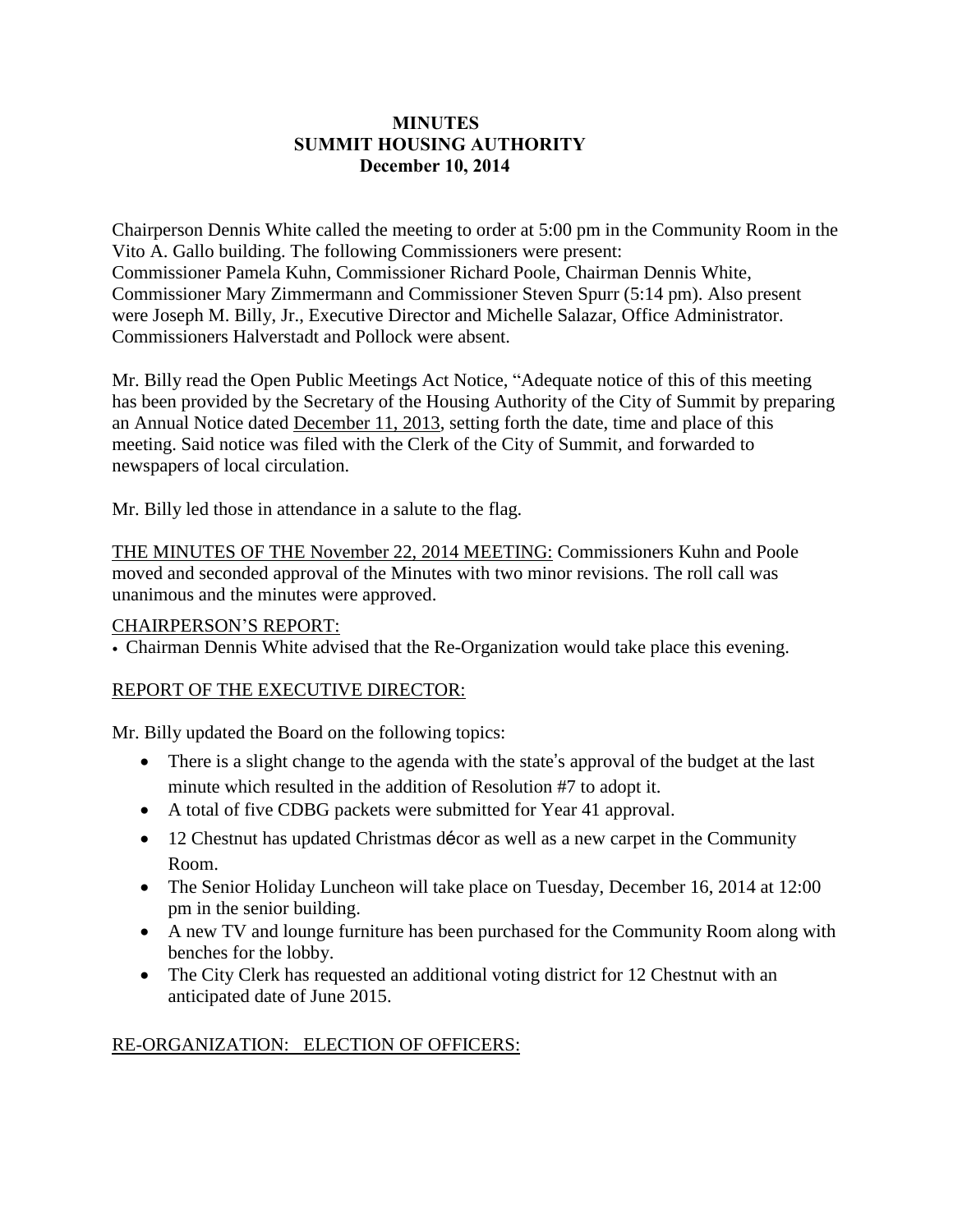Mr. Billy assumed the Chair of the meeting and defined the election process in accordance with the bylaws. A general discussion took place.

OFFICE OF CHAIR: Commissioner Poole nominated Vice Chair Pamela Kuhn. Seconded by Chairman White. There being no other nominations, Commissioner Zimmermann moved to close the nominations, seconded by Commissioner White. All commissioners voted in the affirmative to close nominations.

Upon roll call, all commissioners voted in the affirmative to elect Vice Chair Pamela Kuhn as Chair for the 2015 session.

OFFICE OF VICE-CHAIR: Chairman Dennis White nominated Commissioner Steven Spurr. Seconded by Commissioner Zimmerman. There being no other nominations, Commissioner Zimmermann moved to close the nominations, seconded by Commissioner White. All commissioners voted in the affirmative to close nominations.

Upon roll call, all commissioners voted in the affirmative to elect Commissioner Steven Spurr as Vice-Chair for the 2015 session.

### RESIDENT ASSOCIATION REPORTS: None.

#### COMMITTEE REPORTS:

**Operations**: Commissioner Kuhn noted that due to the meeting being so early in the month there is no budget to actual available. There is only one large expenditure on the bills list which was to repair all the trip hazards around Glenwood Place and 12 Chestnut. The Housing Managers report showed that we are at full capacity at all three sites.

**Affordable Housing**: Commissioner Poole mentioned that Franklin Place, which was transferred to Russell Place, was submitted to the Planning board. Next on the agenda is to present Russell Place to the zoning board. The existing house on the property will be demolished and a modular two-family home put in its place.

#### **Personnel**: None.

**Residents Committee:** A friendly reminder that the Senior Holiday Luncheon will be next Tuesday, December 16, 2014 at 12 PM in the Vito A. Gallo building. All are welcome.

#### **Public Relations:** None.

**Buildings & Grounds:** None.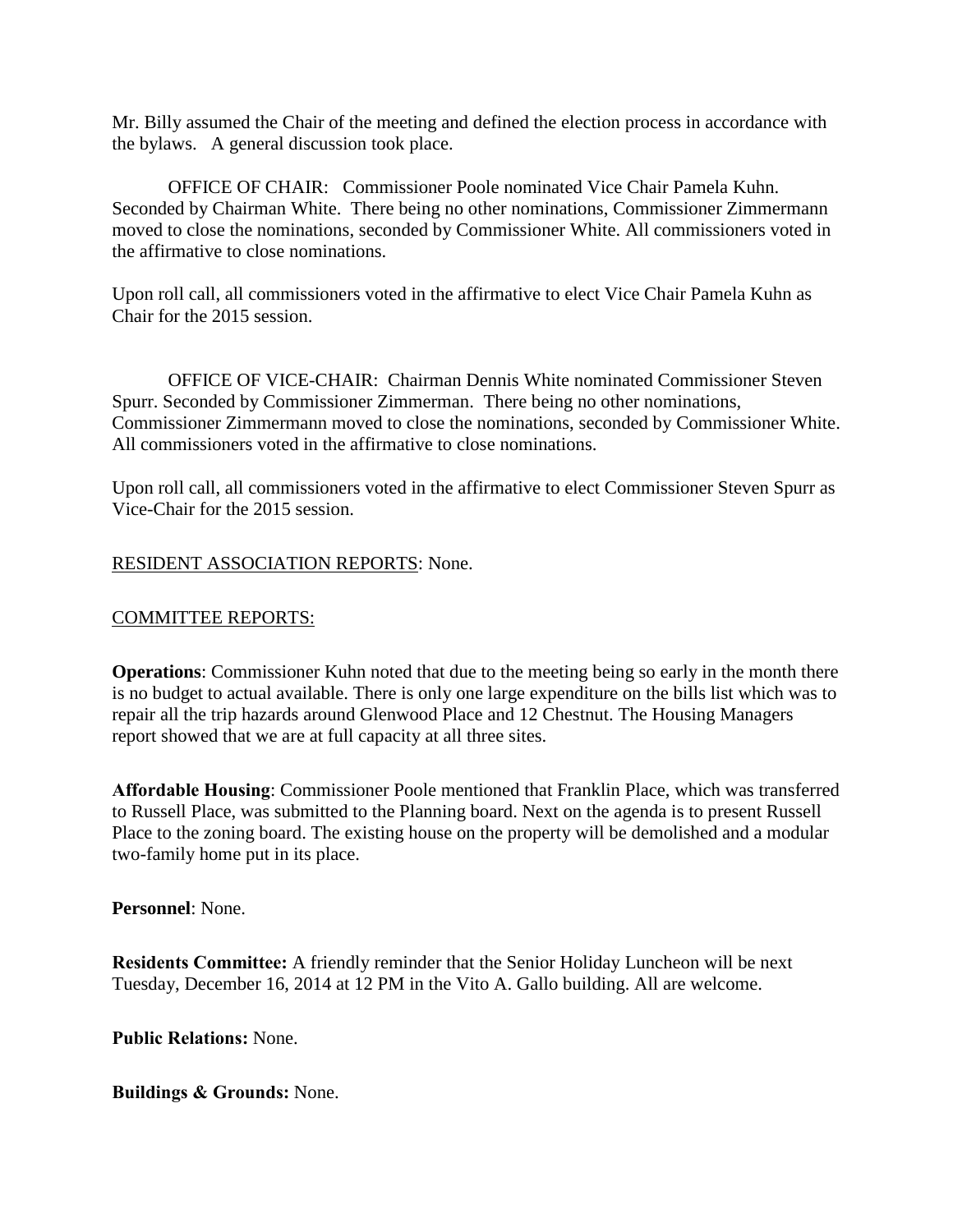## OLD BUSINESS: None.

NEW BUSINESS: None.

## CORRESPONDENCE: None.

#### RESOLUTIONS:

Commissioner Poole moved for a Consent Agenda for:

| 14-10-12-1: Resolution Requesting Approval of the Payment of Invoices for the period |
|--------------------------------------------------------------------------------------|
| November 20, 2014 to December 10, 2014                                               |

- 14-10-12-2: Resolution Adopting the 2015 Regular Meeting Schedule of the Board of Commissioners of the Housing Authority of the City of Summit
- 14-10-12-3: Resolution Designating the Official Newspapers for The Publication of Public Notices And Advertisements For The Housing Authority Of The City of Summit
- 14-10-12-4: Resolution Designating the Financial Institutions for The Banking Needs of The Housing Authority of The City Of Summit
- 14-10-12-5: Resolution Appointing Joseph M. Billy, Jr. As a Fund Commissioner to The New Jersey Public Housing Authority Joint Insurance Fund For Fund Year 2015
- 14-10-12-6: Resolution Authorizing The Award Of a Contract To The Alamo Insurance Group, Inc. of North Bergen, NJ To Provide Professional Services As A Risk Management Consultant For The One Year Period of January 1, 2015 Through December 31,2015
- 14-10-12-7: Resolution Adopting the Annual Budget for the Fiscal Year January 1, 2015 to December 31, 2015

Commissioner Kuhn seconded the Consent Agenda.

Upon roll call on the Consent Agenda, all members voted in the affirmative and the resolutions were approved unanimously.

#### COMMON COUNCIL LIAISON: None.

There being no further business before the Board, Commissioners Poole and Spurr moved and seconded adjournment. The motion passed by unanimous voice vote and the meeting was adjourned at 5:25 p.m.